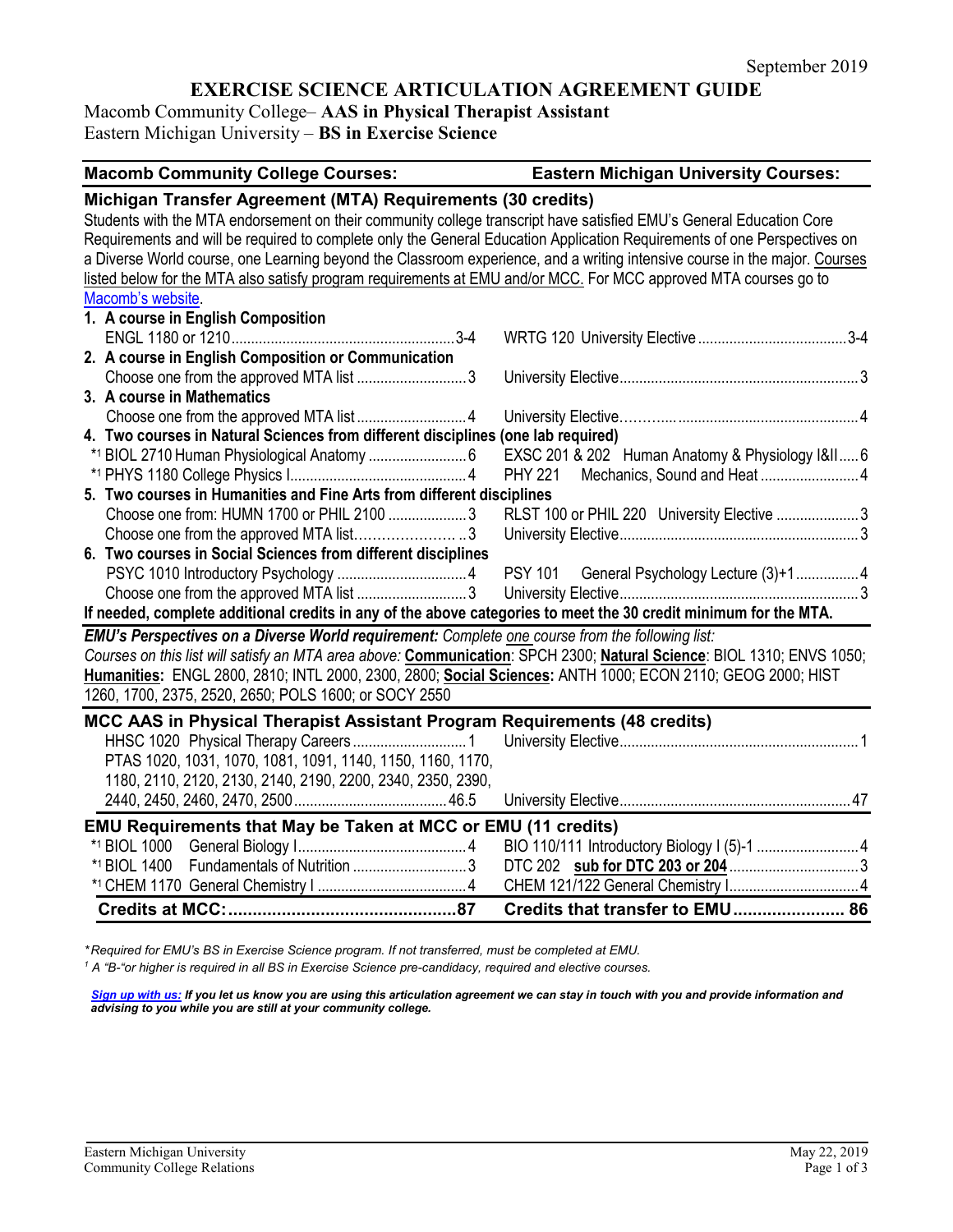# **EXERCISE SCIENCE ARTICULATION AGREEMENT GUIDE**

Macomb Community College– **AAS in Physical Therapist Assistant** Eastern Michigan University – **BS in Exercise Science**

# **Completion of the BS in Exercise Science at EMU**

### **Major Requirements (38 credits)**

*A "B-" or higher is required in all required and elective courses in the exercise science major.*

| <b>Required Courses</b> | (32 credits)                            |
|-------------------------|-----------------------------------------|
| <b>EXSC 205</b>         | Quantitative Mthds in Exercise Science3 |
| <b>EXSC 300</b>         |                                         |
| <b>EXSC 305</b>         |                                         |
| 1EXSC 380W              | Exercise and Sport Psychology3          |
| <b>EXSC 405</b>         |                                         |
| <b>EXSC 410</b>         |                                         |
| <b>EXSC 430</b>         | Clinical Exercise Electrocardiology 3   |
| 1EXSC 431W              |                                         |
| <b>EXSC 432</b>         | Exercise Programming and Prescription3  |
| <b>EXSC 433</b>         | Princ of Sport Performance Training3    |

# **Elective Courses (6 credits)**

Choose 2 courses from the following.

- EXSC 408 Exercise Epidemiology (3)
- EXSC 412 Endurance Training and Performance (3)
- EXSC 415 Diabetes and Obesity (3)
- EXSC 418 Human Cadaver Laboratory (3)
- EXSC 419 Sports Supplements & Ergogenic Aide (3)
- EXSC 435 Echocardiography (3)

Students who successfully complete the Physical Therapy Assistant program at MCC prior to transferring to EMU will have EXSC 144, EXSC 330L4, and EXSC 480L4 waived.

# **LBC Requirement (0-3 credits)**

One Learning Beyond the Classroom (LBC) course or noncredit experience must be completed at EMU. Consult advisor for options.

*1 Fulfills EMU's Writing Intensive Requirement*

*Note: It is recommended you contact EMU as soon as you are considering transferring to receive advising. Please see the contact information for EMU on the third page.*

#### **Sample Full time Sequence:**

*Courses may not be offered every semester. Consult advisor to plan a program of study.*

| <b>Fall Semester Start</b> | (13 credits) |
|----------------------------|--------------|
|                            |              |
|                            |              |
|                            |              |
|                            |              |

#### **Winter (16 credits)**

| ,,,,,,,,,       | $\sim$                                        |  |
|-----------------|-----------------------------------------------|--|
| EXSC 410        |                                               |  |
| <b>EXSC 430</b> |                                               |  |
|                 | EXSC 431W F, W; pre-req EXSC 300 & admitted 3 |  |
|                 | EXSC 432 F, W; pre-req EXSC 410 & admitted 3  |  |
|                 |                                               |  |

### **Summer (9-12 credits)**

| EXSC 305 F, W, S; pre-req PHY 221 & EXSC 201 & 202  3 |  |
|-------------------------------------------------------|--|
|                                                       |  |
|                                                       |  |
|                                                       |  |